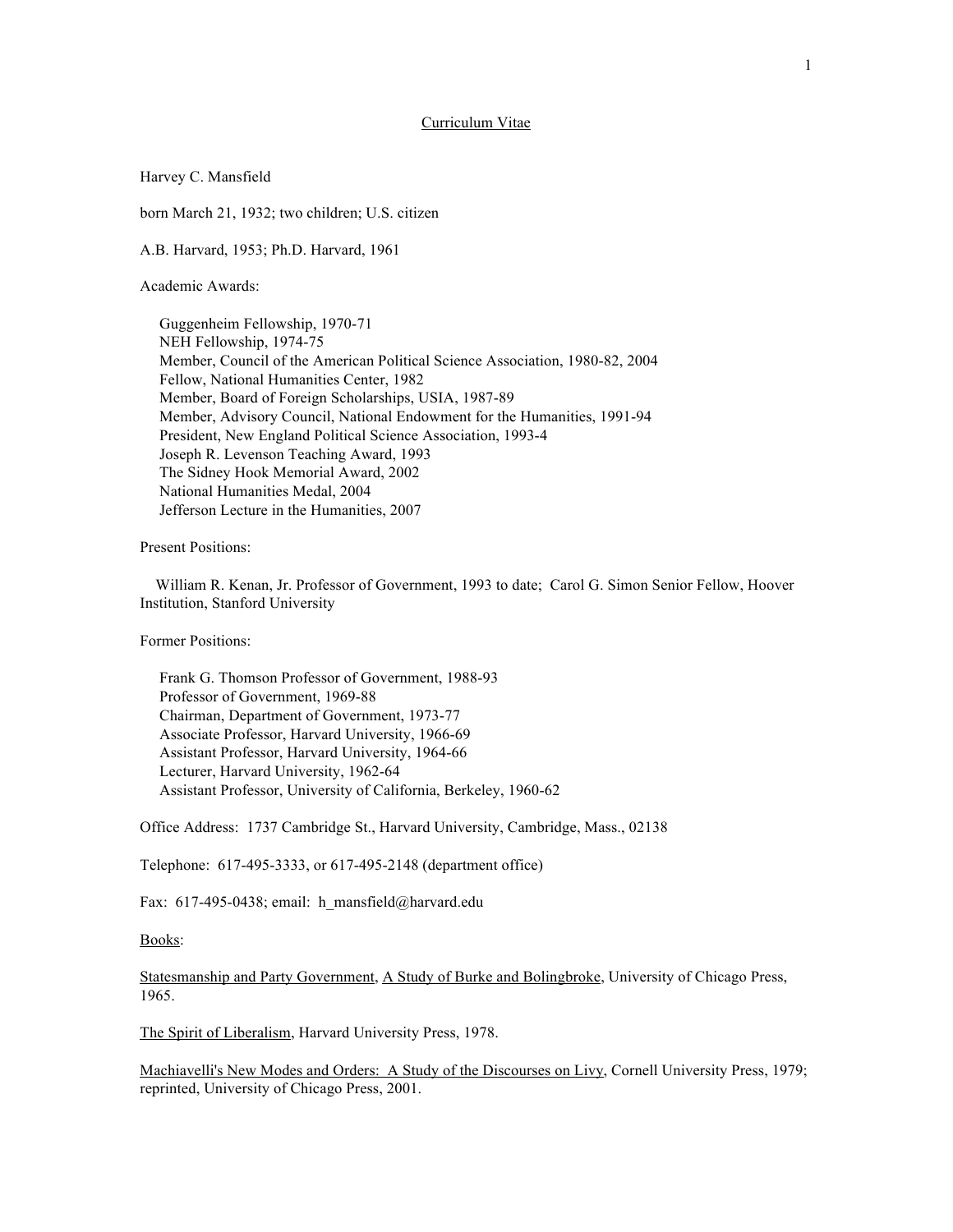Selected Letters of Edmund Burke, edited with an introduction entitled "Burke's Theory of Political Practice," University of Chicago Press, 1984.

Machiavelli's The Prince; a new translation with introduction, University of Chicago Press, 1985; second edition, with corrections and a glossary, 1998.

Machiavelli's Florentine Histories (with Laura F. Banfield), a new translation with introduction, Princeton University Press, 1988.

Taming the Prince; The Ambivalence of Modern Executive Power, The Free Press, 1989; paperback edition, Johns Hopkins University Press, 1993.

Machiavel, L'art de la guerre, Introduction; Flammarion, 1991.

America's Constitutional Soul, Johns Hopkins University Press, 1991.

Machiavelli's Virtue, University of Chicago Press, 1996.

Niccolò Machiavelli, Discourses on Livy (with Nathan Tarcov), a new translation with introduction, University of Chicago Press, 1996.

Alexis de Tocqueville, Democracy in America (with Delba Winthrop), a new translation with introduction, University of Chicago Press, 2000.

A Student's Guide to Political Philosophy. ISI Books, 2001.

Manliness. Yale University Press, 2006. Italian trans. *Virilità*. Rizzoli, 2006; Dutch tran., *Mannelijkheid*, Muellenhoff, 2008.

Alexis de Tocqueville: A Very Short Introduction. Oxford University Press, July 2010.

Articles:

"Sir Lewis Namier Considered," Journal of British Studies, Vol. 2 (1962), pp. 28-55.

"Sir Lewis Namier Again Considered," Journal of British Studies, Vol. 3 (1964), pp. 109-119.

"Party Government and the Settlement of 1688." American Political Science Review, Vol. 58 (1964), pp. 933-946.

"Rationality and Representation in Burke's Bristol Speech," Nomos, vol. VII, (1964), "Rational Decision," C.J. Friedrich, ed., pp. 197-216.

"Whether Party Government is Inevitable," Political Science Quarterly, Vol. 80 (1965), pp 517-542.

"Burke and Machiavelli on Principles in Politics," in Edmund Burke: The Enlightenment and the Modern World, P.H. Stanlis, ed.. Detroit, Mich.: University of Detroit Press, 1967, pp. 49-79.

Review Article of J.R. Pole's Political Representation in England and the Origins of the American Republic. Studies in Burke and His Time, Vol. 8 (1967), pp. 793-799.

"Burke on Christianity," Studies in Burke and His Time, Vol. 9 (1968), pp. 864-865.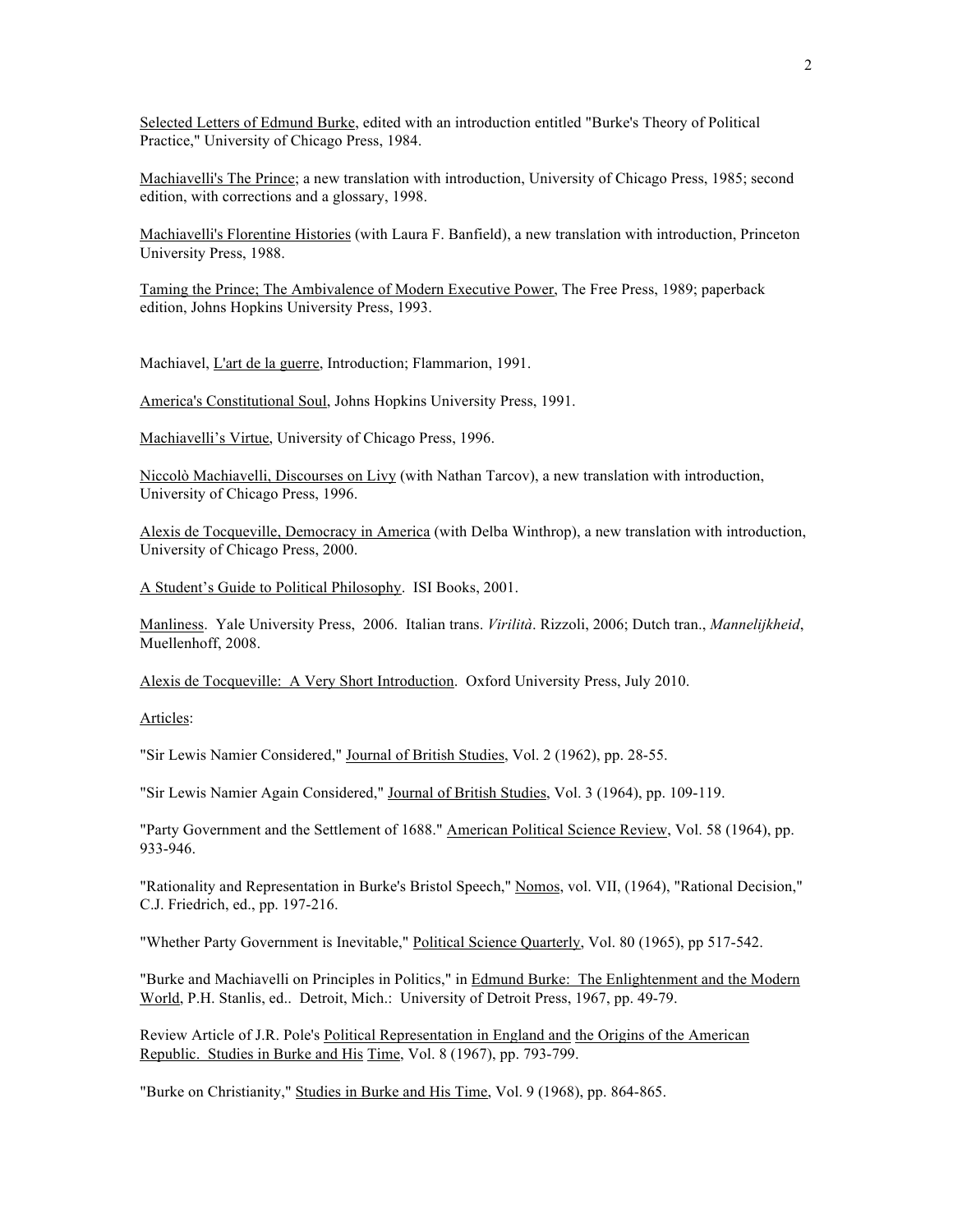"Modern and Medieval Representation," Nomos, vol. XI (1968), in "Representation," J.R. Pennock and J. Chapman eds., pp. 55-82.

"Impartial Representation," in Representation and Misrepresentation, R.A. Goldwin, ed., Chicago, Il. : Rand Mcnally, 1968, pp. 91-114.

"Machiavelli's New Regime," Italian Quarterly, vol. XIII (1970), pp. 63-95.

"Disguised Liberalism," Public Policy, Vol. 18 (1970), pp. 605-619.

"Hobbes and the Science of Indirect Government," The American Political Science Review, March 1971, pp. 97-110.

"Thomas Jefferson," in M. Frisch and R. Stevens eds., American Political Thought, New York, 1971, pp. 23-50; republished in H.C. Mansfield, Jr., ed., Selected Writings of Thomas Jefferson, "Crofts Classics," 1978.

"Party and Sect in Machiavelli's Florentine Histories," in Martin Fleisher, ed., Machiavelli and the Nature of Political Thought, New York: Athenaeum, 1972, pp. 209-266.

"Necessity in the Beginning of Cities," in A. Parel, ed., The Political Calculus: Essays in Machiavelli's Philosophy, Toronto: University of Toronto Press, 1972, pp. 101-126.

"Sound Advice from Yale," Polity, Vol. 5 (1972), pp. 95-111.

"Defending Liberalism," The Alternative, April 1974.

"Liberal Democracy as a Mixed Regime," The Alternative, June 1975.

"The Right of Revolution," Daedalus, Vol. 105 (1976), pp. 151-162.

"Strauss's Machiavelli," Political Theory, Nov. 1975, pp. 372-384.

"The Prestige of Public Employment," in A.L. Chickering, ed., Public Employee Unions, Institute for Contemporary Studies, San Francisco, California, 1967, pp. 35-50.

"Representation: The Perennial Issues," with Robert Scigliano, pamphlet published by the American Political Science Association, 1978, 80 pp.

"The Media World and Democratic Representation," Government and Opposition, Vol 14 (1979), pp. 318- 334.

"On the Political Character of Property in Locke," in A. Kontos, ed., Powers, Possessions and Freedom: Essays in Honour of C.B.MacPherson, Toronto: University of Toronto Press, 1979, pp. 23-38.

"The Ambivalence of Executive Power," in J. Bessette and J. Tulis, eds., The Presidency in the Constitutional Order, Baton Rouge, La.: Louisiana State University Press, 1981, pp. 314-334.

"Marx on Aristotle: Freedom, Money and politics," Review of Metaphysics, Vol. 34 (1980), pp. 351-367.

"The American Election: Towards Constitutional Democracy?", Government and Opposition, Vol. 16 (1981), pp. 3-18.

"Machiavelli's Political Science," American Political Science Review, Vol. 75(1981), pp. 293-305.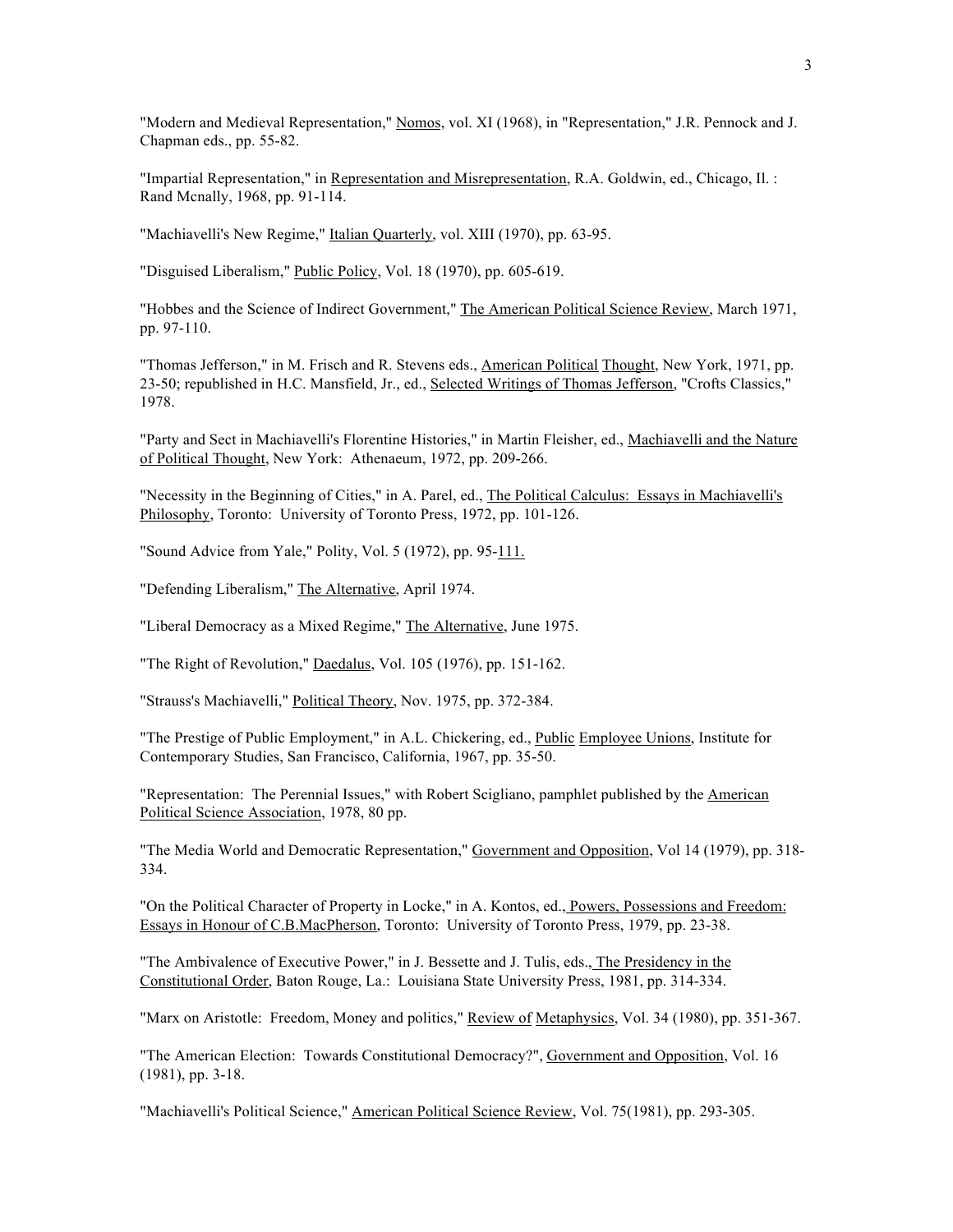"The Anti-Power Ethic," review article in Government and Opposition, Vol. 17 (1982), pp. 362-369.

"The American Congressional Election," Government and Opposition, Vol. 18 (1983), pp. 144-156.

"The Forms and Formalities of Liberty," The Public Interest, No. 70 (Winter 1983), pp. 121-131.

"On the Impersonality of the Modern State: A Comment on Machiavelli's Use of Stato," American Political Science Review, Vol. 77 (1983), pp. 849-857.

"The Absent Executive in Aristotle's Politics," in P. Schramm and T. Silver, Natural Right and Political Right, Carolina Academic Press, 1984, pp. 169-196.

"The Underhandedness of Affirmative Action," National Review, May 4, 1984, pp. 26-34.

"The Teaching of Citizenship," PS, Spring 1984, pp. 211-215.

"The American Election: Entitlements Versus Opportunity," Government and Opposition, Vol. 20 (1985).

"Constitutionalism and the Rule of Law," Harvard Journal of Law & Public Policy, Vol. 8 (1985), pp. 323-326.

"Constitutional Government: The Soul of Modern Democracy," The Public Interest, No. 86 (Winter 1987), pp. 53-64.

"Hobbes on Liberty and Executive Power," in G. Feaver and F. Rosen, eds., Lives, Liberties and the Public Good, London, 1987, pp. 27-43.

Review Article of George Gilder's Men and Marriage; Policy Review, Winter 1987, pp. 76-78.

"Affirmative Action Versus The Constitution," in W. Lawson Taitte, ed., A Melting Pot or a Nation of Minorities, University of Texas at Dallas, 1986, pp. 91-110.

"Gouvernement représentatif et pouvoir exécutif," Commentaire, Winter 1987, pp. 664-672.

"Republicanizing the Executive," in Charles R. Kesler, ed. Saving the Revolution; The Federalist Papers and the American Founding, New York: The Free Press, 1987, pp. 168-184.

"The Modern Doctrine of Executive Power," Presidential Studies Quarterly, Spring 1987, pp. 237-252.

"The Constitution and Modern Social Science," The Center Magazine, September 1986, pp. 42-53.

"Choice and Consent in the American Experiment," The Intercollegiate Review, Spring 1987, pp. 19-23.

"The Religious Issue and the Origin of Modern Constitutionalism," in Robert A. Goldwin and Art Kaufman, eds., How Does the Constitution Protect Religious Freedom?, Washington, D.C.: American Enterprise Institute, 1978, pp. 1-14.

"The Forms of Liberty," in Fred E. Baumann, ed., Democratic Capitalism? Essays in Search of a Concept, Charlottesville, VA: University Press of Virginia, 1986, pp. 1-21.

"Pride versus Interest in American Conservatism Today," Government and Opposition, Vol. 22 (1987), pp. 194-205.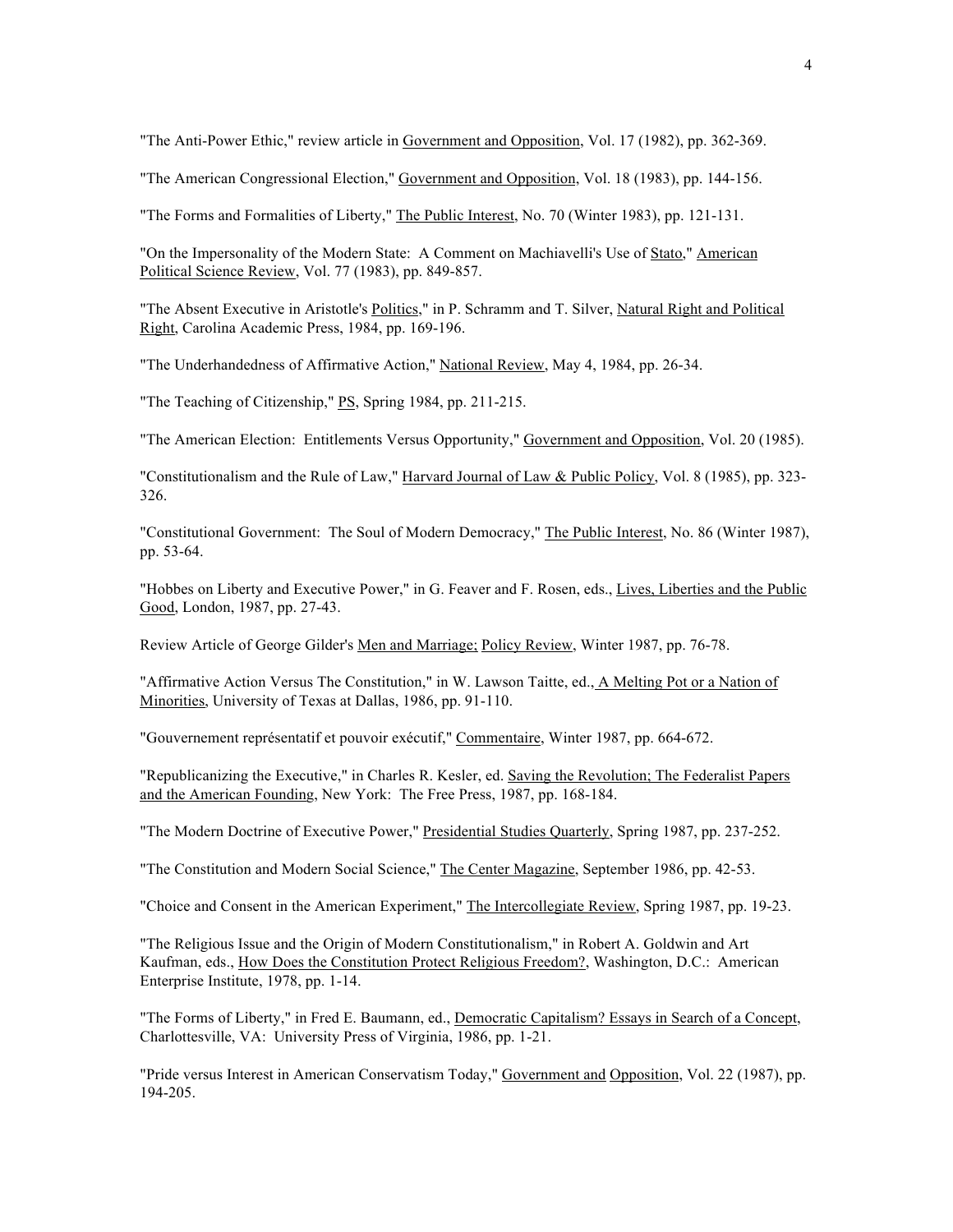"Machiavelli and the Modern Executive," in Catherine H. Zuckert, ed., Understanding the Political Spirit, New Haven: Yale University Press, 1988, pp. 88-110.

"Democracy and the Great Books," an exchange with Richard Rorty; The New Republic, April 4, 1988. Also published in French, Commentaire, Summer 1988, pp. 492-6.

"The Revival of Constitutionalism," in James W. Muller, ed., The Revival of Constitutionalism. Lincoln, Nebraska: Nebraska University Press, 1989, pp. 214-27.

"Constitutional Fideism," review article in Yale Journal of Law and the Humanities, vol. 1 (1988), pp. 181-86.

"The American Election: Another Reagan Triumph," Government and Opposition, Vol. 24 (1989), pp. 28- 38.

"The State of Harvard," review article in The Public Interest, No. 101 (Fall 1990), pp. 113-123.

"Social Science and the Constitution," in Allan Bloom, ed., Confronting the Constitution, American Enterprise Institute Press, 1990, pp. 411-436.

"The Vision Thing," article in Times Literary Supplement, February 7, 1992, pp. 3-4.

"Executive Power and the Passion for Virtue," in Studies in American Political Development, Vol. 6 (Spring 1992). pp. 217-222.

"Change and Bill Clinton," article in Times Literary Supplement, November 13, 1992, ppp. 14-15.

"Political Parties and American Constitutionalism," in Peter W. Schramm and Bradford P. Wilson, eds., American Political Parties and Constitutional Politics, Rowman and Littlefield, 1992, pp. 1-16.

"Responsibility versus Self-Expression, " in Robert A. Licht, ed., Old Rights and New, American Enterprise Institute Press, 1993, pp. 96-111.

"Returning to the Founders: the debate on the Constitution," The New Criterion, Vol. 11 (September 1993), pp. 48-54.

"Human Rights in Emergencies," Critical Review, vol. 6 (1993), No. 4, pp. 575-585.

"Professional Education and the Examined Life: Defining Terms," in Athanasios Moulakis, ed., Technology and Responsibility, College of Engineering and Applied Science, Boulder, Colorado, 1993, pp. 1-9.

"Responsibility and its Perversions," in W. Lawson Taite, ed., Individualism and Social Responsibility, The University of Texas at Dallas, 1994, pp. 79-99.

"The Unfinished Revolution," in Stephen F. Englehart and John Allphin Moore, Jr., eds., Three Beginnings: Revolution, Rights, and the Liberal State. New York: Peter Lang, 1994. pp. 9-30. Reprinted in Ralph C. Hancock and L. Gary Lambert, eds., The Legacy of the French Revolution. Lanham, Md. Rowman & Littlefield, 1996. pp. 19-41.

"Responsible Citizenship Ancient and Modern." University of Oregon Press, 1994. 31 pp. A pamphlet containing the 1994 Kritikos lecture.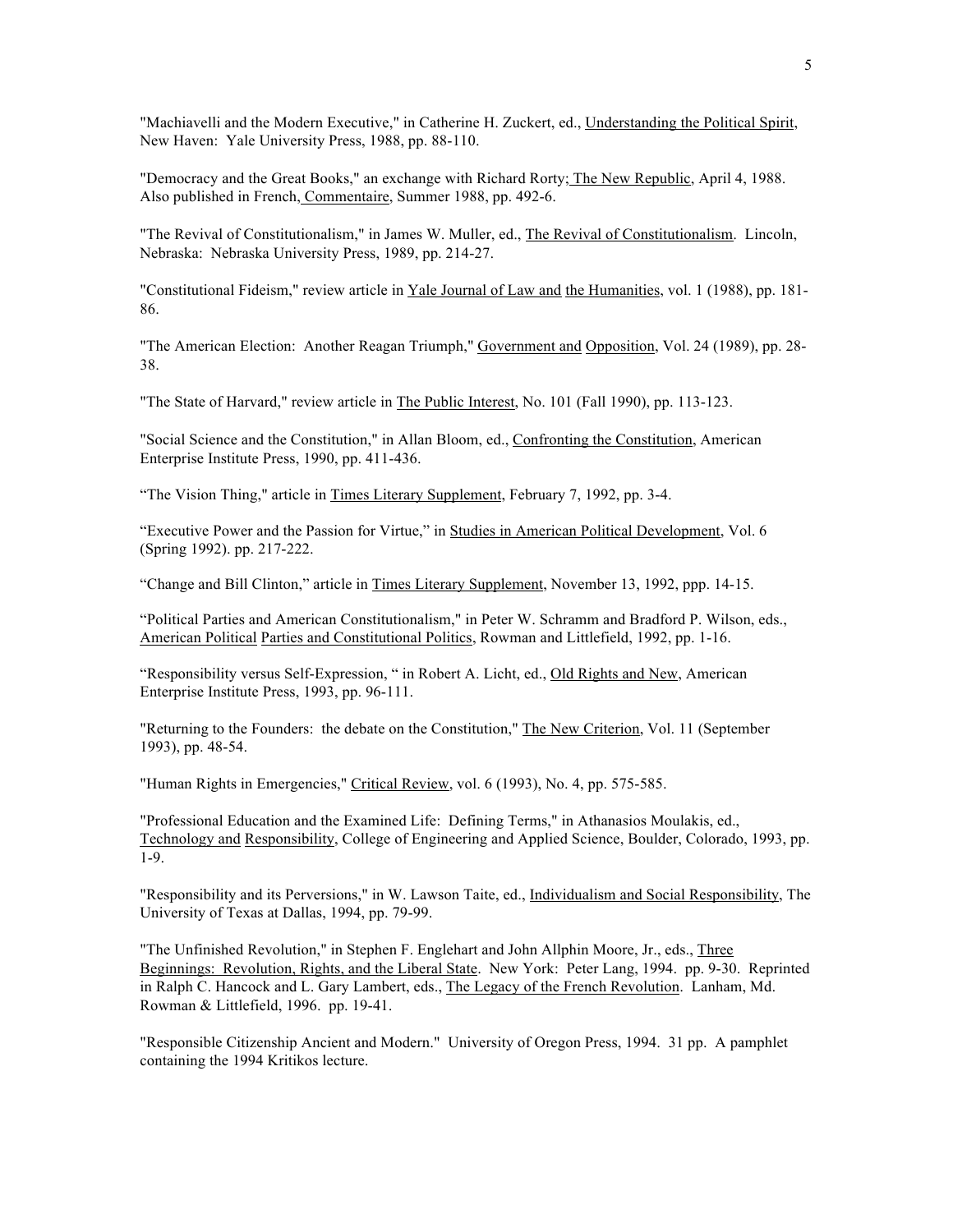"Democracy and Populism," in Robert S. Leiken, ed., A New Moment in the Americas. New Brunswick, N. J.: Transaction Publishers, 1995. pp. 27-30.

"Self-Interest Rightly Understood," Political Theory, vol. 23 (1995), No. 1, pp. 48-66.

"Real Change in the USA," Government and Opposition, vol. 30 (1995), pp. 35-47.

"The Twofold Meaning of Unum," in Robert Royal, ed., Reinventing the American People. Grand Rapids, MI: William B. Eerdmans, 1995. pp. 103-113. French translation, "E pluribus unum: la double signification du principe d'unité dans la devise des Etats-Unis," Esprits Libres, Politique et Culture, No. 1, Spring 2000, pp. 6-18.

"Passions et intérêts," in Philippe Raynaud and Stéphane Rials, eds., Dictionnaire de Philosophie Politique. Paris: Presses Universitaires de France, 1996. Pp. 453-457.

"The Election of 1996," The American Enterprise, Jan-Feb. 1997, pp. 28-31.

"The Legacy of the Late Sixties," in Stephen Macedo, ed., Reassessing the Sixties. New York: W. W. Norton, 1997. Pp. 21-45.

"Some Doubts about Feminism," Government and Opposition, Vol. 32 (1997), pp. 291-300.

"Virilité et libéralisme," Archives de philosophie du droit, Vol. 41 (1997), pp. 25-42.

"The Partial Eclipse of Manliness," Times Literary Supplement, July 17, 1998, pp. 14-15.

"Politiquement Correct," Commentaire, Vol 21 (1998), No. 3, pp. 617-628.

"The Formal Constitution: A Comment on Sotirios A. Barber," The American Journal of Jurisprudence, Vol. 42 (1997), 187-189.

"Liberalism and Big Government: Tocqueville's Analysis," with Delba Winthrop; in Tyranny and Liberty (London: Institute of United States Studies, 1999), 1-31.

"Translating Tocqueville's Democracy in America," with Delba Winthrop, The Tocqueville Review, Vol. 21 (2000), 153-164.

"Bruni and Machiavelli on Civic Humanism," in James Hankins, ed., Renaissance Civic Humanism. Cambridge: Cambridge University Press, 2000. Pp. 223-246.

"The Cuckold in Machiavelli's Mandragola," in Vickie B. Sullivan, ed., The Comedy and Tragedy of Machiavelli; Essays on the Literary Works. New Haven, Conn.: Yale University Press, 2000. Pp. 1-29.

"Majority Tyranny in Aristotle and Tocqueville," in Peter Dennis Bathory and Nancy L. Schwartz eds., Friends and Citizens; Essays in Honor of Wilson Carey McWilliams. Lanham, Md.: Rowman & Littlefield, 2000. Pp. 289-297.

"What Tocqueville Would Say Today," with Delba Winthrop. Hoover Digest, Summer 2001, No. 3. Pp. 179-188.

"L'Education du Prince de Machiavel," in Ran Halèvi, Le Savoir du Prince. Paris: Fayard, 2002. Pp. 69-80.

"Political Correctness," in Michael P. Foley and Douglas Kries, Gladly to Learn and Gladly to Teach; Essays on Religion and Political Philosophy in Honor of Ernest L. Fortin, A.A. Lanham, Md.: Lexington Books, 2002, 257-270.